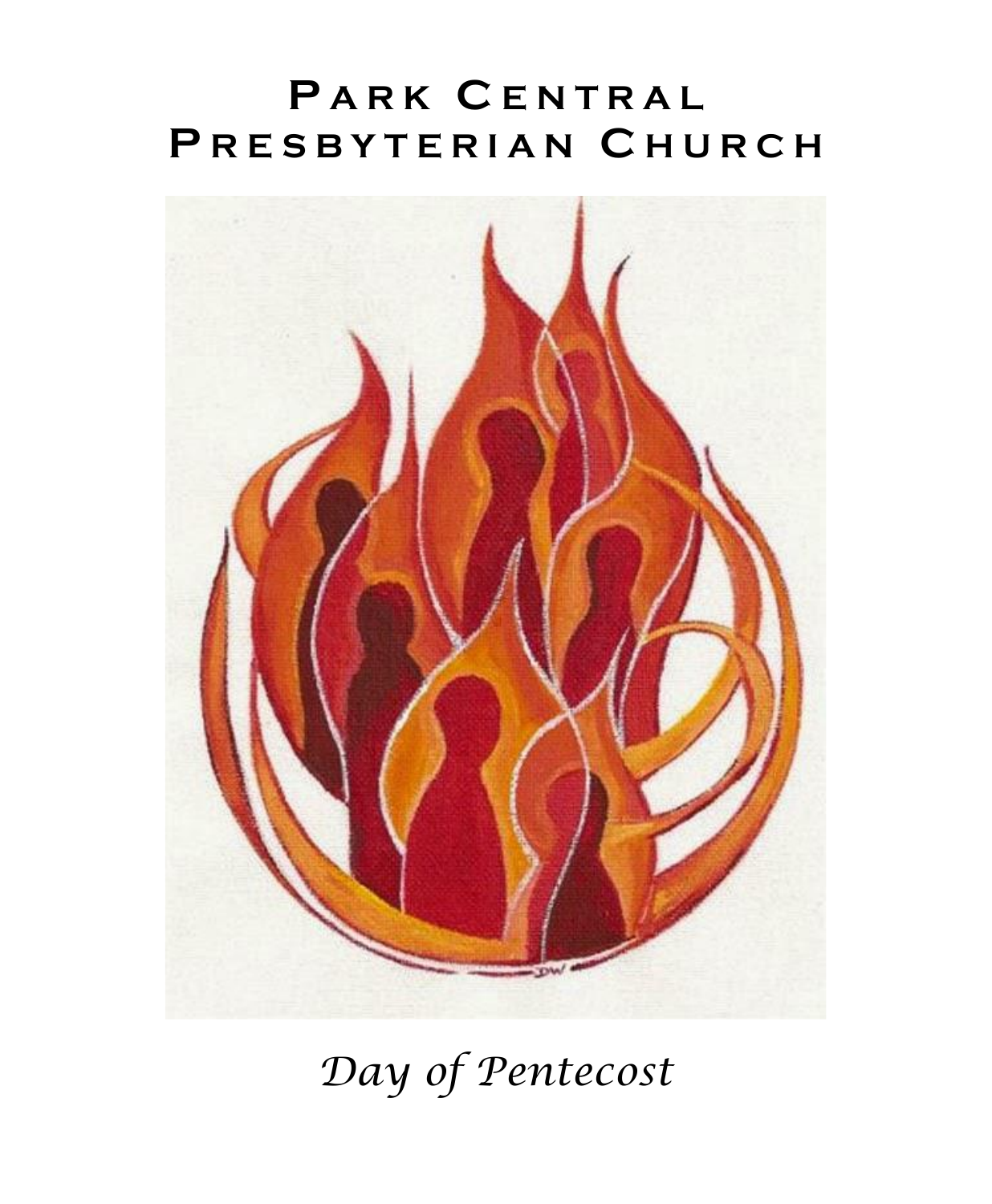#### **DAY OF PENTECOST** JUNE 5, 2022 10:30 AM – 12:30 PM \_\_\_\_\_\_\_\_\_\_\_\_\_\_\_\_\_\_\_\_\_\_\_\_\_\_\_\_\_\_\_\_\_\_\_\_\_\_\_\_\_\_\_\_\_\_\_\_\_\_\_\_\_\_\_\_\_\_\_

# WELCOME TO OUR PENTECOST OPEN HOUSE!

### **WE WORSHIP AND PRAY**

Today we will experience a different kind of gathering. We will worship, pray, and gather for conversations about God's vision for our church. All visitors are welcome to join in any way you feel called!

> *When the day of Pentecost had come, they were all together in one place… Acts 2:1*

The first Pentecost was beautiful and unexpected, and we pray today's worship will be as well. Please participate to your comfort level.

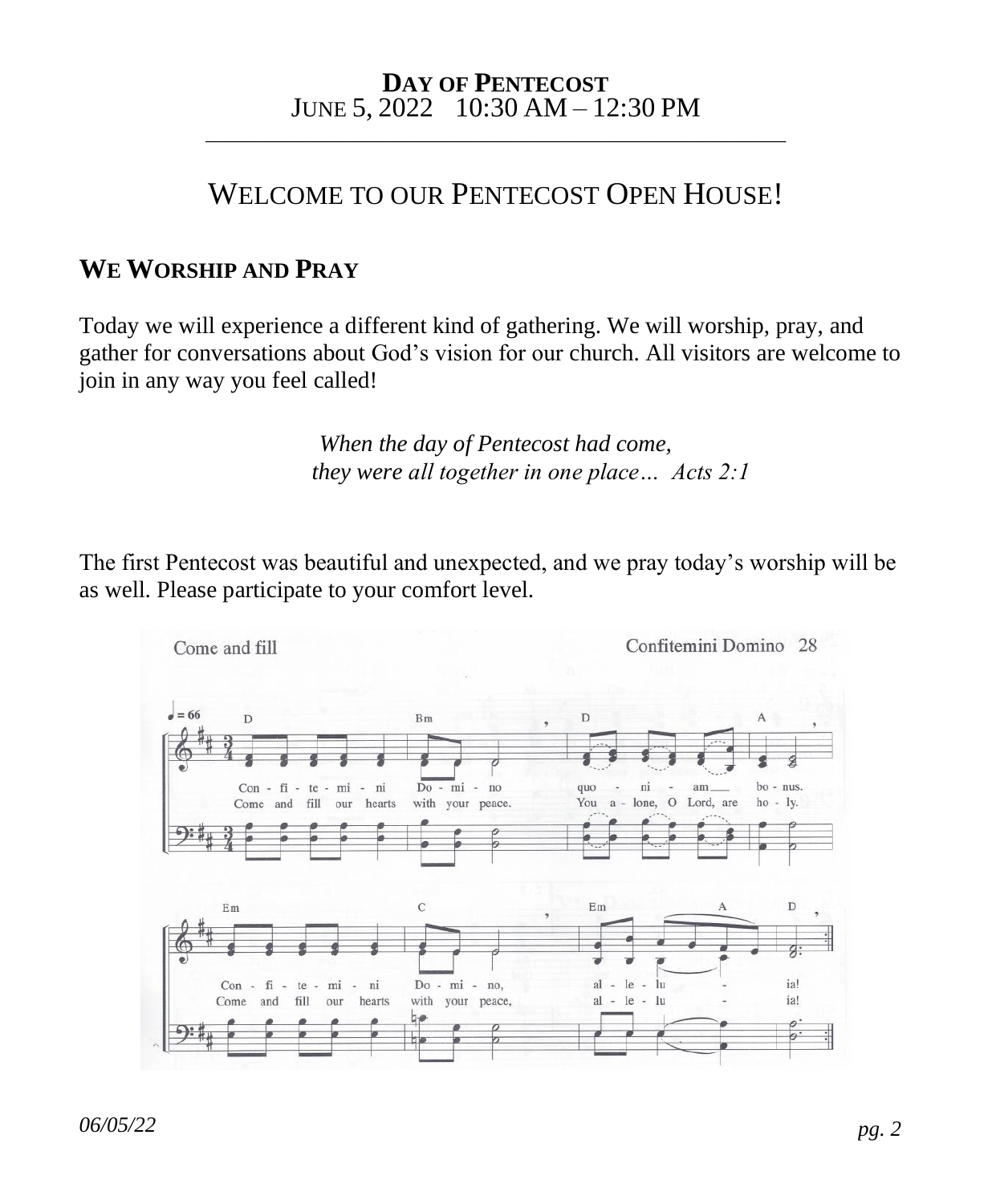## **WE GATHER AND CONVERSE**

*(Please pick up a red bag, a pen, and a few sticky notes as you make your way into the Parish House for the Open House hour.)*

During the Open House hour, session members will facilitate dialogue focused on three broad areas:

- **Mission and Vision** *(3rd floor Upper Room & Chapel)*
- **Leadership** *(2nd floor Choir Room)*
- **Stewardship** *(basement Dining Hall)*

You are invited to participate in any area by asking questions, sharing your perspectives and ideas, and prayerfully seeking opportunities to engage with Park Central's Matthew 25 commitments to dismantle structural racism and promote congregational vitality.

You may remain in any dialogue group for as long as you choose.

A bell will ring every twenty minutes to signal an opportune time to move to a new space.

You may also spend time in .....

- **Quiet Prayer and Meditation** *(Sanctuary)*
- **Informal conversation, Pentecost treats, and activities related to the history and mission of our church** *(1st floor Gathering Hall)*

May we be open to the movement of the Holy Spirit in this hour.